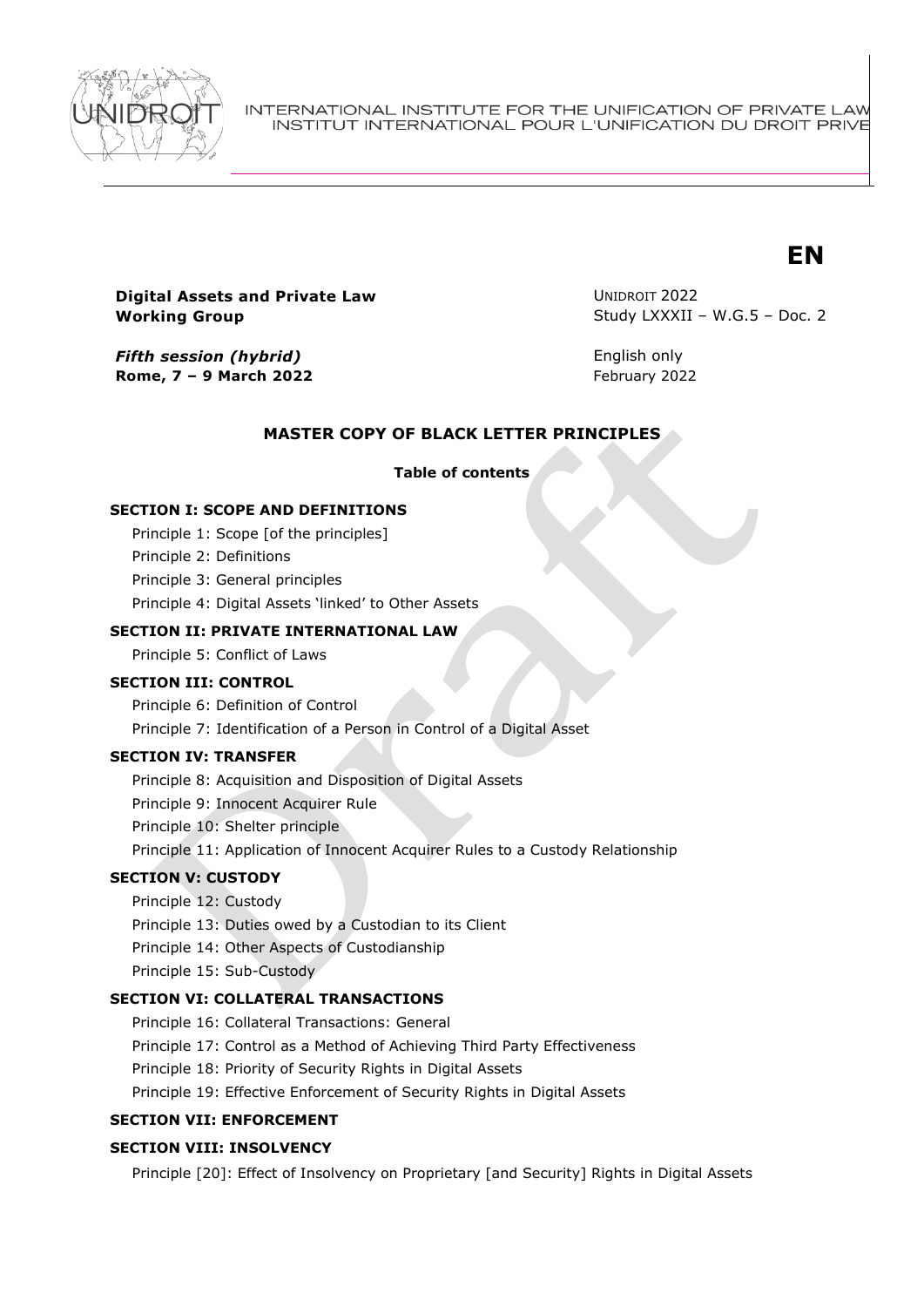## **SECTION**  $\frac{1}{2}$ **: SCOPE AND DEFINITIONS**

#### **Principle 1: <b>scope** Scope [of the principles]

These Principles deal with the private law relating to [transactions in] digital assets.

#### **Principle 2: <del>definitions</del>**Definitions

(1) 'Electronic record' means information which is (i) stored in an electronic or other intangible medium and (ii) capable of being retrieved.

**'**(2) '[Controllable] Digital asset' means an electronic record which is capable of being subject to control.

#### **Principle 3: linked digital assets**

**A** (3) 'Digital assets law' means any part of a State's law relating to digital assets which falls within the scope of these principles.

(4) 'The law' means a State's law including its digital assets law.

### **Principle 3: General principles**

(1) The law should provide that digital assets can be the subject of proprietary rights.

(2) In these Principles, references to proprietary rights include proprietary interests and rights with proprietary effects.

(3) The law other than digital assets law continues to apply to issues not dealt with in these Principles, including

(a) whether a person has a proprietary right in a digital asset may be linked  $tan<sup>2</sup>$ 

(b) whether a person has validly transferred a proprietary right in a digital asset to another asset-person;

(c) whether a person has validly created a security right in a digital asset;

(d) the rights as between a transferor and transferee of a digital asset;

(e) the rights as between a grantor of a security right in a digital asset and the relevant secured creditor

(f) the legal consequences of third party effectiveness of a transfer of digital assets; and

(g) the requirements for, and legal consequences of, third party effectiveness of a security right.

## **Principle 4: Digital Assets 'linked' to Other Assets**

 $(a)$  (1) Where a digital asset, or any related system protocols or documentation, appears to confer a right to another asset, which can be tangible or intangible ('the other asset').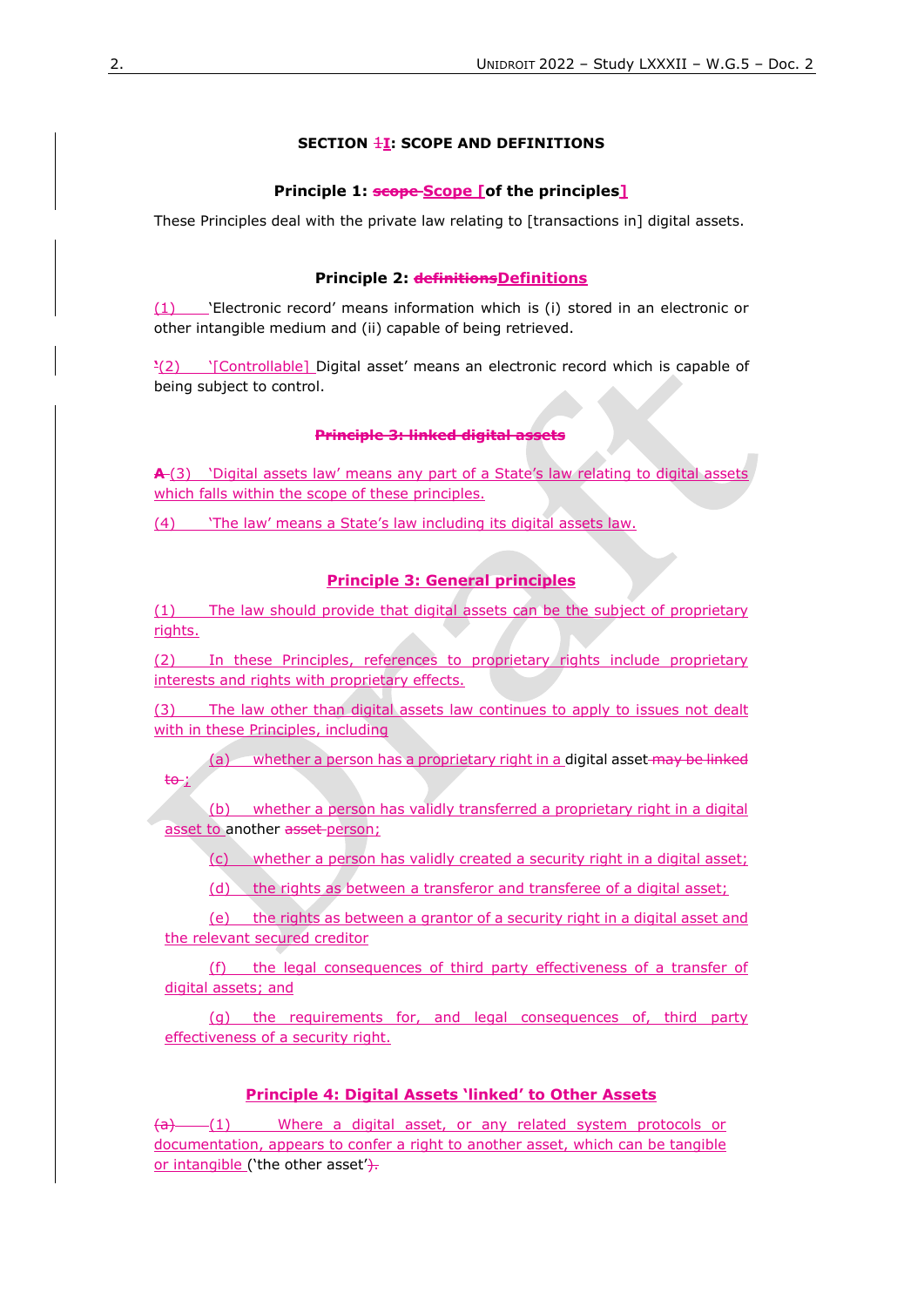(b) The other asset may be a tangible asset or an intangible asset.

(c) The nature of the link between the digital asset and the other asset will vary depending on the how the link is set up.

The ), the legal effect of the link (if any) is a matter for the applicable law law, [other than the digital asset law, I [and is not addressed in these principles-1.

(2) The law specifies the requirements to be met, including as regards the form and content of the information to be provided, for any legal effect to occur.

#### *Alternative formulation for discussion:*

The requirements to be met for any legal effect to occur (including as regards the form and content of the information to be provided) are a matter for the law to specify.

## **SECTION II: PRIVATE INTERNATIONAL LAW**

#### **Principle 5 – Conflict of Laws** <sup>1</sup>

1) General principle

Proprietary questions in respect of digital assets, in particular their acquisition and disposition, are always a matter of the law [of a State].

b) The digital assets law should include the following rule determining the law applicable to proprietary questions in respect of digital assets.

2) Determination of the applicable law

The law applicable to proprietary questions in digital assets

The law applicable to propriety questions in respect of digital assets is identical for all digital assets of the same description.

b) The applicable law is be chosen at the moment of the first issuance of assets being of a specific description. The digital asset law should take measures incentivising such choice.

The choice of the applicable law can be included in the code or can be manifested in accompanying documentation. The digital asset law determines the relevant requirements.

d) The digital asset law can restrict the choice of applicable law; in particular, regulated parties can be directed to transact in digital assets only to the extent that the proprietary aspects in respect of these assets are governed by a specific law or by a law to be chosen from a specific group of laws. A choice of law not compliant with the restriction is not valid.

If no valid choice has been made, the law applicable to proprietary aspects of digital assets is the law that generally applies to the relevant [network] [system] on which the relevant digital assets are created.

f) If no law has been chosen in respect of the relevant [network] [system] the law of the State to which the [network] [system] has the strongest factual

We recognise that a conflict-of-laws rule will always be imperfect. These principles' aim is therefore to improve the clarity and legal certainty surrounding the issue of conflict-of-laws to the largest possible extent.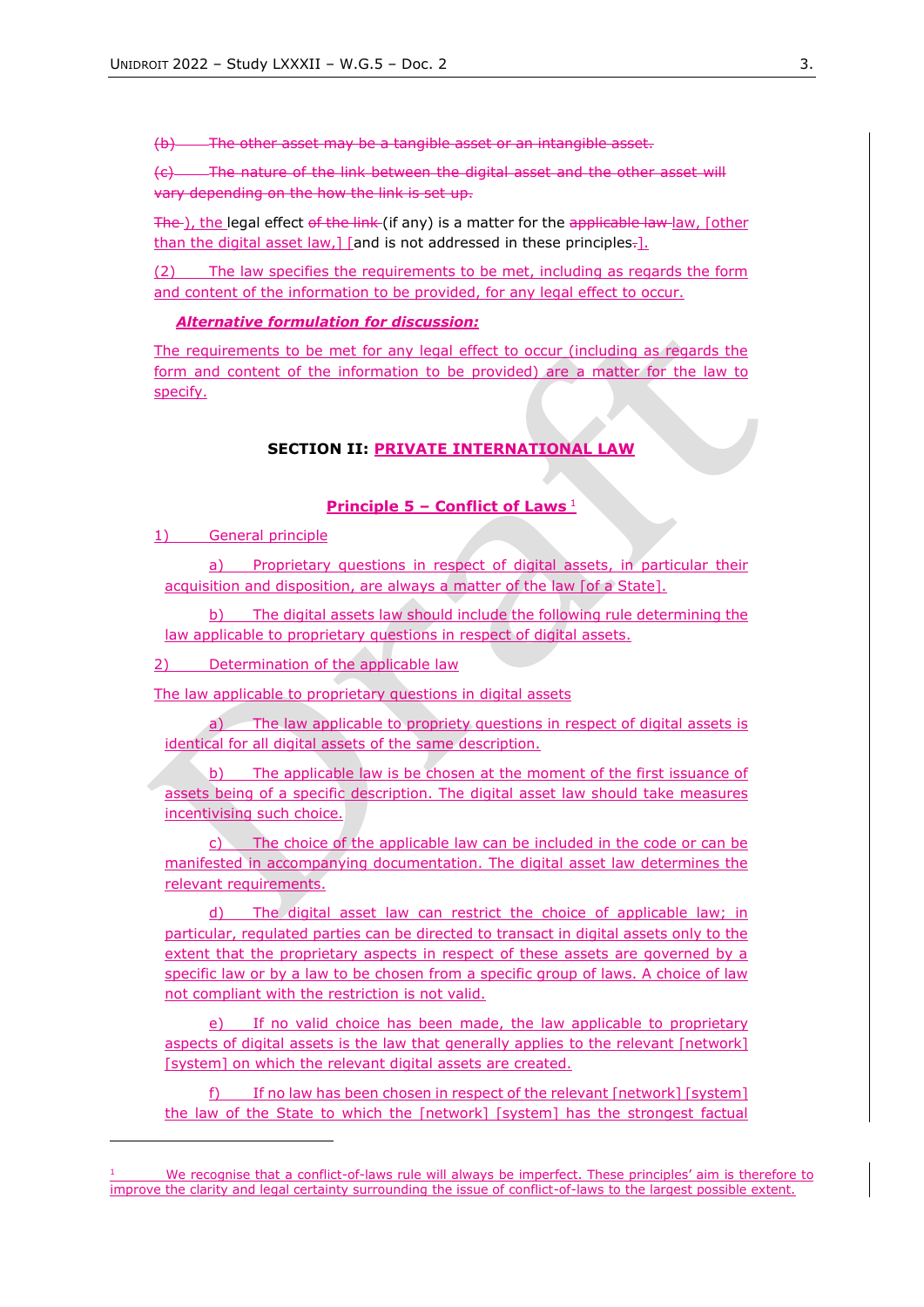connection applies, in particular in cases in which the network operator is resident, incorporated or regulated or has otherwise a clear factual connection to a specific State.

3) Recognition in insolvency

Notwithstanding the opening of an insolvency proceeding, the law applicable in accordance with the previous rules governs all proprietary aspects in respect of digital assets with regard to any event that has occurred before the opening of that insolvency proceeding.

## **SECTION III: CONTROL**

#### **Principle 4:6: Definition of Control**

(1) A person has 'control' of a digital asset if:

(a) subject to paragraphs (2) and (3**,**), the digital asset or the relevant protocol or system confers on thethat person:

(i) the exclusive ability to change the control of the digital asset to another person (a "change of control**);**");

(ii) the exclusive ability to prevent others from obtaining substantially all of the benefit from the digital asset; and

(iii) the ability to obtain substantially all the benefit from the digital asset; and

(b) the digital asset or its associated records allows**)**the that person to identify itself as having the abilities  $\frac{1}{100}$  mentionedset out in paragraph (1)(a).

(2) A change of control includes replacing, modifying, destroying, cancellingthe replacement, modification, destruction, cancellation, or eliminatingelimination of a digital asset and the resulting and corresponding derivative creation of a new digital asset (a "derivative digital asset) and subjecting the derivative digital asset") which is subject to the control of another person.

(3) An ability for purposes of paragraph  $(1)$ (a) need not be exclusive if and to the extent that:

 $-(a)$  the digital asset, or the relevant protocol or system, limits the use of, or is programmed to make a change of control of, the digital asset; or

 $-(b)$  the person in control has agreed  $-6f<sub>4</sub>$  consented to or acquiesced in sharing thethat ability with one or more other persons.

## **(4Principle 7: Identification of a Person in Control of a Digital Asset**

 $(1)$  In any proceeding in which a person's control of a digital asset is at issue,

(a) it is sufficient for that person to demonstrate that the identification requirement in Principle 6 paragraph (1)(b) is satisfied as to the abilities specified in Principle 6 paragraph  $1(a)[(i)$  and  $(ii)$ ]. It)];

 $(b)$  it is not necessary for the that person to prove the exclusivity of any ability specified in paragraph  $1(a)$ , i.e., that no person other than the person in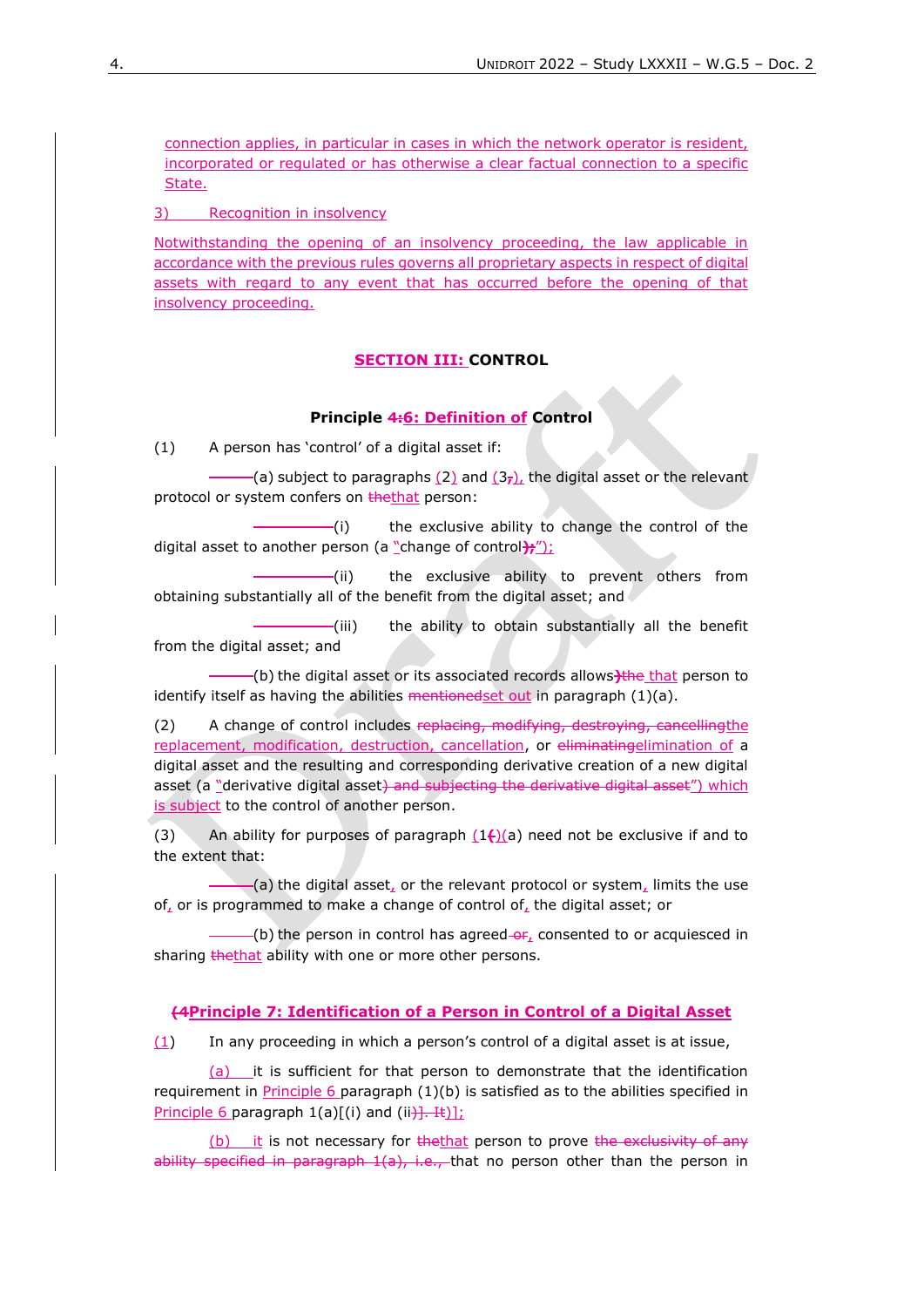control and those permitted by paragraph  $(3)$  has that ability-any of the abilities specified in Principle 6 paragraph 1(a).

 $(52)$  The identification mentioned in Principle 6 paragraph  $(1)(b)$  may be by a reasonable means such asincluding (but not limited to) an identifying number, a cryptographic key, an office, or an account number, even if the identification does not indicate the name or identity of the person to be identified.

#### **SECTION IIIIV: TRANSFER**

### **Principle 58: Acquisition and Disposition ('Transfer') of Digital Assets**

(1) (a) The applicable law other than law governing digital assets contemplated by these principles (i.e., the digital assets law) should specify which (if any) of its existing rules or standards of general application govern the acquisition and disposition of proprietary rights in digital assets. (As used in these Principles references to proprietary rights include proprietary interests and rights with proprietary effects.)

(2) The law should provide that digital assets may be the subject of proprietary rights.

(3) The law should define the transfer of a digital asset asis the change of a proprietary right from one person to another person and provide that a ...

(b) A transfer of a digital asset includes the replacement, modification, destruction, cancellation, or elimination of a digital asset and the resulting and corresponding derivative creation and acquisition of a new digital asset (derivative digital asset $\frac{1}{2}$ .

(4) Except as otherwise provided in these Principles, the applicable law other than the digital assets law governs issues relating to proprietary rights, such as:

(a) whether a person has a proprietary right in a digital asset;

(b) whether a person has validly transferred a proprietary right in a digital asset to another person and the requirements for any such transfer;

(c) the rights as between a transferor and transferee of digital assets and derivative digital assets *inter se*; and

(d) the requirements for and legal consequences of a transfer of digital assets vis-à-vis third parties (i.e., "third-party effectiveness").

## **(5)Principle 9: Innocent Acquirer Rule**

(1) The law should faddress][specify] the following aspects of the transfer of digital assets as between the transferor and transferee *inter se*:

(a) a "shelter" principle that would benefit (among other transferees) onward direct (i.e., frominclude an innocent acquirer to an initial transferee) and indirect (ie, from an initial transferee and onward) transferees from an acquirer protected by the innocent acquisition rule; and, specifying

(b) requirements for the creation of security rights.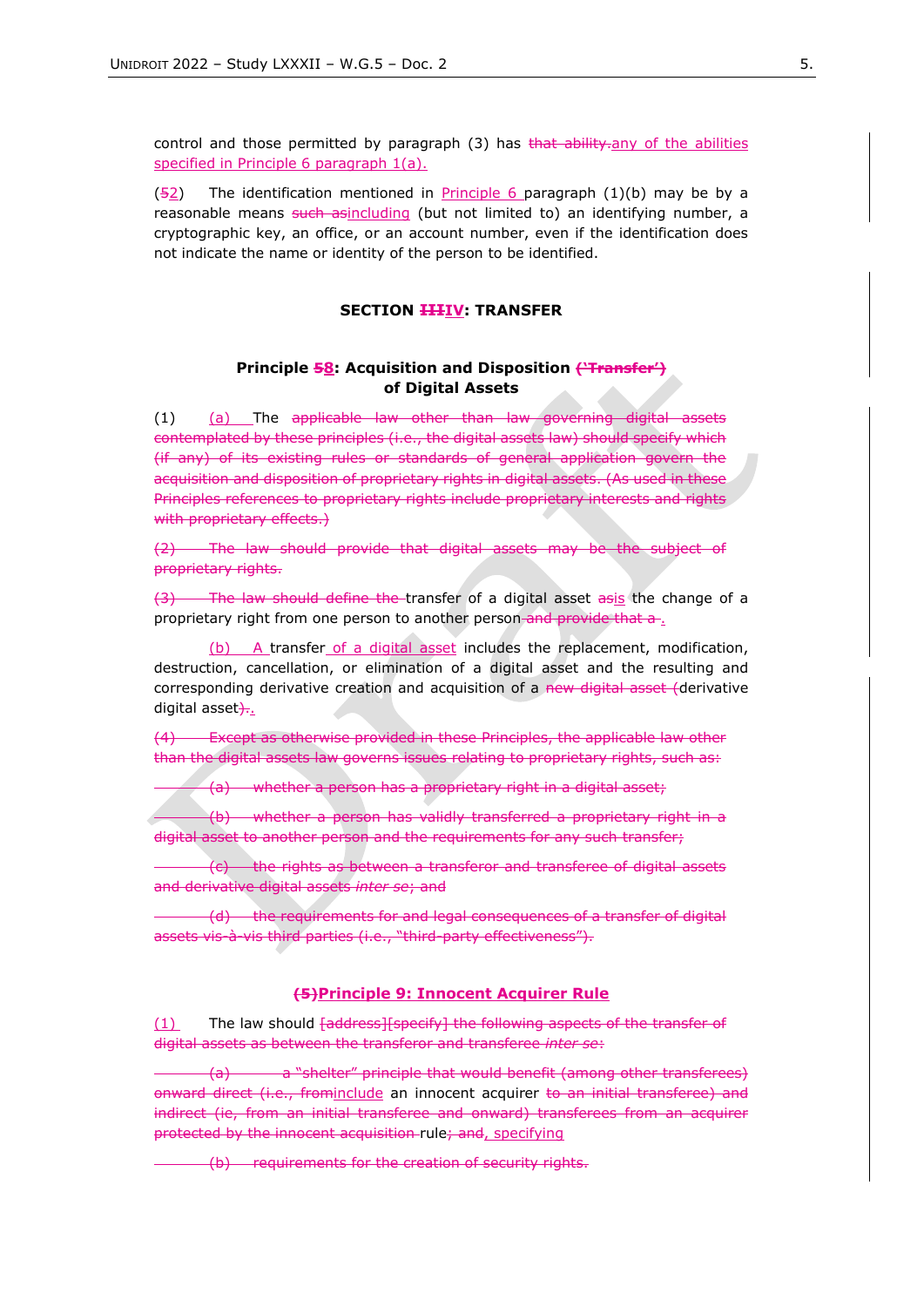(6) The law should [address][specify] the following aspects of third-party effectiveness:

(a) an innocent acquisition rule (IAR) that protects the rights of an innocent acquirer (IA) of digital assets, addressed in paragraph (8); and

(b) third-party effectiveness (perfection) [and priority] of security rights, addressed in Principle 7 [xr to relevant Principle(s)].

The law should provide choice-of-law rules that address in general the law applicable to transfers of digital assets, including the rights of transferors and transferees *inter se* and third-party effectiveness.

 $(8)$  The law should specify  $(a)$  the requirements for a transferee to qualify as an innocent acquirer  $(HA)$  of a digital assets andor a derivative digital assetsasset and

(b) the rights obtained by an IA (e.g.,innocent acquirer of such an asset.

(2) In this principle, the term 'digital asset' includes a derivative digital asset.

(3) The requirements and rights akin-referred to in paragraph (1) should be equivalent to those found in good faith purchase, finality, and take-free rules).

 $(a(4))$  The IARinnocent acquirer rule should provide for strong and robust protection for IAs ofthat

(a) an innocent acquirer takes a digital assets to the end that IAs take digital assets and derivative digital assetsasset free of conflicting proprietary rights ("proprietary claims);

 $(b)$  The IAR also should provide that  $(b)$  no rights based on a proprietary claim relating to a digital asset or derivative digital asset may be successfully asserted against an IAinnocent acquirer of that digital asset.

(c) "Control" of a digital asset or derivative;

(c) Control of a digital asset should be an essential element for qualifying as an IA-innocent acquirer; and

(d) As a corollary and necessary implication of subparagraph (c), an IA(d) An innocent acquirer may acquire a proprietary right in a digital asset or derivative digital asset even if control of the IA-that digital asset is changed by a person that is acting wrongfully and has no proprietary right in the digital asset-and that is acting wrongfully.

(e) Concerning the test or standard for an IA's protection under an IAR(5) In specifying who falls within the definition of an innocent acquirer, consideration should be given to (but not limited to) the following:

 $\frac{f_{\mathsf{H}}(a)}{f_{\mathsf{H}}(a)}$  an acquirer's possible notice or knowledge of any proprietary claim or of the specific proprietary claim at issue;

 $\frac{f(i)}{i}$  as(b) in relation to notice, an acquirer's reason to know of a proprietary claim or knowledge of suspicious circumstances and failure to investigate further;

(iii) as(c) in relation to knowledge, an acquirer's actual knowledge;

 $(iv(d)$  an acquirer's notice or knowledge that its acquisition [violates the rights of] [is wrongful as to] the holder of a proprietary claim;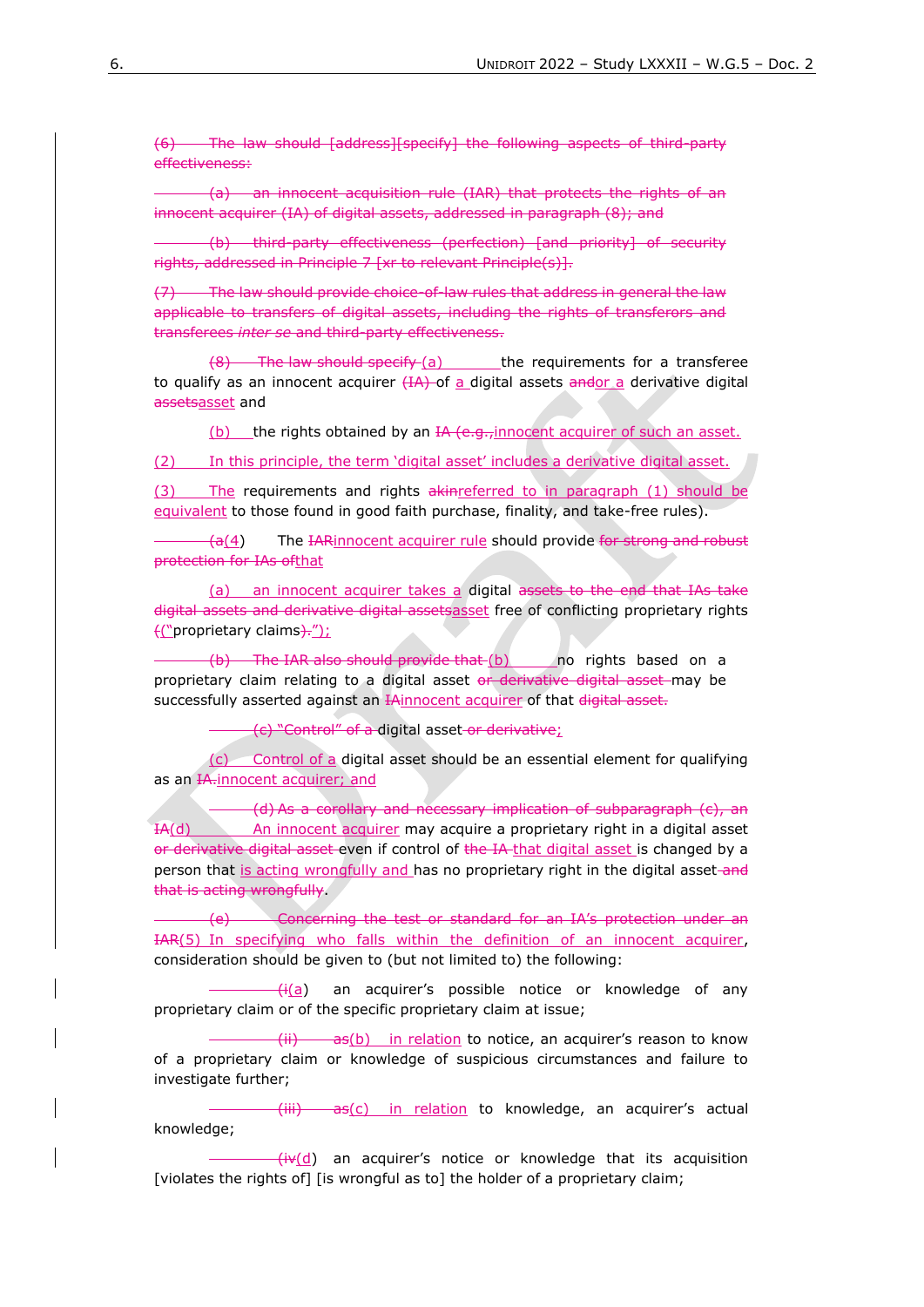$(v(e))$  an acquirer's "good faith" (or a similar standard), taking into account the variety of meanings and interpretations under different legal traditions;

 $-\left(\frac{V_i(f)}{f}\right)$  an acquirer's acquisition for value given by the acquirer or received by the transferor;

 $\frac{1}{\sqrt{v^2+1}}$  applicable tests or standards for the innocent acquisition protection for acquirers of movables and intangibles; and

 $\frac{1}{\sqrt{v}}$  the test adopted in the Geneva Securities Convention, Article 18(1), i.e., whether:

an acquirer actually knows or ought to know, at the relevant time, that another person has an interest in securities or intermediated securities and that the credit to the securities account of the acquirer, designating entry or interest granted to the acquirer violates the rights of that other person in relation to its interest.

In the case of6) If an IAR providing innocent acquirer rule provides that qualification as an HAinnocent acquirer requires the absence of notice or knowledge, the law should specify the effect of a transferee's notice or knowledge, including its impact on the claims as to which a transferee does and does not take free  $(e.g.,$ whether the notice or knowledge bars a transferee from IA status entirely or instead merely prevents an IA from taking free only of proprietary claims that are the subject of the notice or knowledge)..

#### **(Principle 10) : shelter principle**

[The law should provide that- $\left[\frac{A}{a}\right]$  = person (Client)]n initial transferee from an innocent acquirer and any subsequent transferee should have the same protection as the innocent acquirer from conflicting proprietary rights and the successful assertion of proprietary claims.

## **Principle 11: Application of Innocent Acquirer Rules to a Custody Relationship**

[The law should provide that] A client that acquires a proprietary right in a digital asset through a custody relationship with a Custodian would takecustodian

(a) takes its right free of conflicting proprietary claims, or

(b) that no rights may be asserted against the *Clientclient* based on a conflicting proprietary claim, or

(c) both $\frac{\pi}{6}$  (a) and (b),

subject to substantially the same conditions that apply under the **IAR**innocent acquirer rule (but without a requirement that the Clientclient obtain control over the digital asset).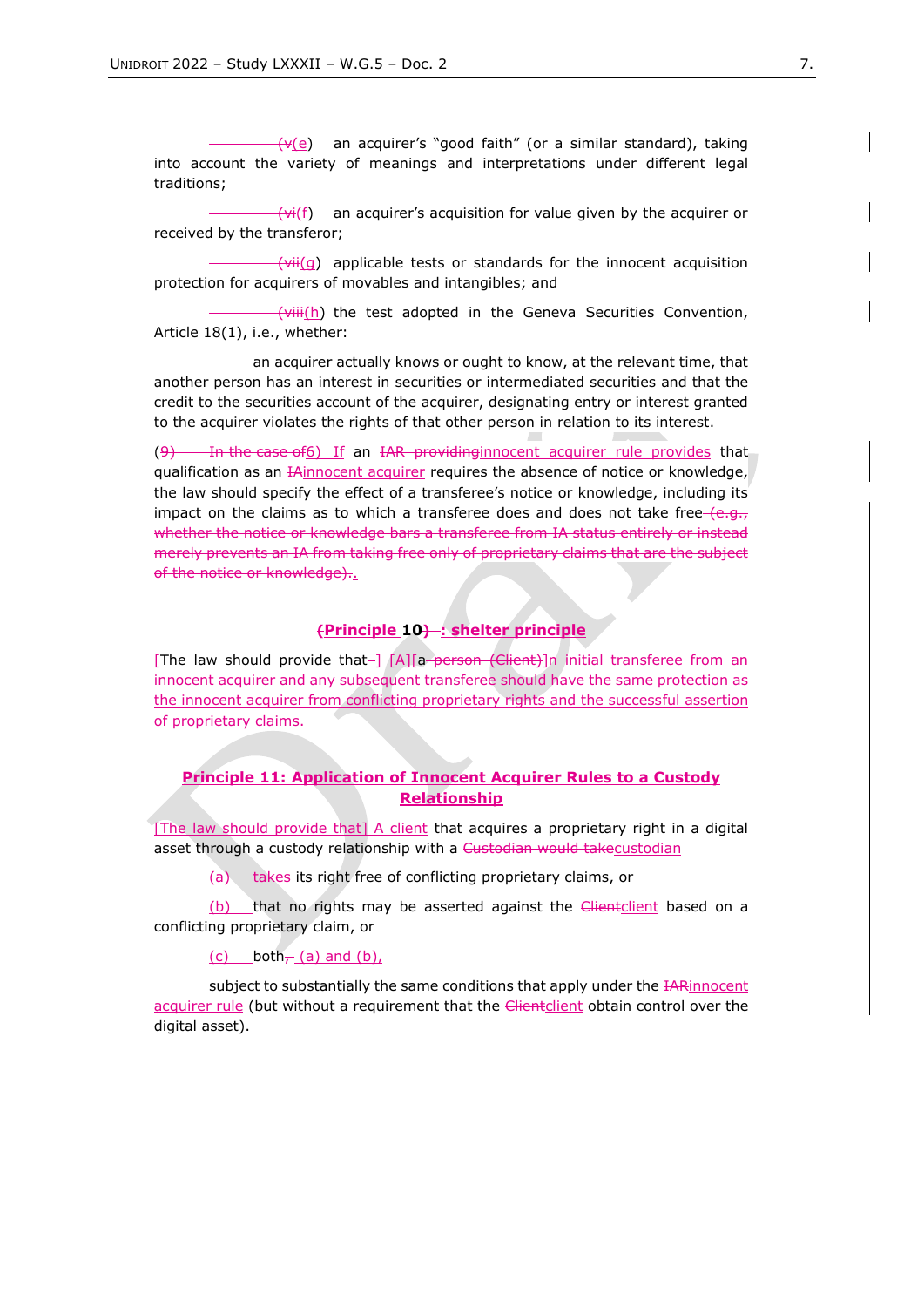(11) The law should provide that that the digital assets law and the rights of an IA thereunder do not impair or affect the rights of any person under an adopting State's laws relating to intellectual property.<sup>2</sup>

(12) The law may, consistent with these Principles, address other issues relating to proprietary rights in digital assets.

# **SECTION IVV: CUSTODY**

#### **Principle 612: Custody**

(1) This Principle applies when, in the course of a business and pursuant to an agreement, a person (called a "custodian)") holds a digital asset on behalf of a client in a manner that the digital asset so held is not available to the creditors of the custodian if the custodian enters into any insolvency proceedings. proceeding, [and that the custodian owes duties to the client]. The agreement between the custodian and the client is  $\epsilon$ alled a "custody agreement..."

-(2) In this Principle –Section

-(a) whenwhere a digital asset is [considered] fungible, a reference to "a digital asset" or "the digital asset-must be construed as" includes a reference to a certain quantity of digital assets of an identical type to that digital asset;

(

 $[(b)$  a person (including a custodian) holds a digital asset if –

(i) that personcustodian controls the digital asset, or

(ii) another custodian provides custody services to that personcustodian in relation to the digital asset..]

(3) An agreement for services to a client in relation to a digital asset is a custody agreement if

(a) the service is provided in the course of the service provider's business<sub>7</sub>;

 $-(b)$  the service provider is obliged to obtain (if this is not yet the case) and to hold the digital asset on behalf of the client $\tau_{\text{L}}$  and

 $f(c)$  the client does not have the exclusive ability to change the control of the digital asset;

unless it is clear from the wording of the agreement that the client does not have the protection described in  $\left( \frac{9 \text{Principle } 14(3)}{9} \right)$  below.

#### **(4Principle 13: Duties owed by a Custodian to its Client**

(1) A custodian owes the following duties to its client:

(a) the custodian is not authorised to [dispose of] [transfer] **that**the digital asset, or use it for its own benefit, except to the extent permitted by the client and the law;

The substance of this provision may be relocated to a section of the Principles dealing with general provisions. The Working Group also way wish to consider whether the Principles should invite States to consider other potential conflicts between a digital assets law and other laws.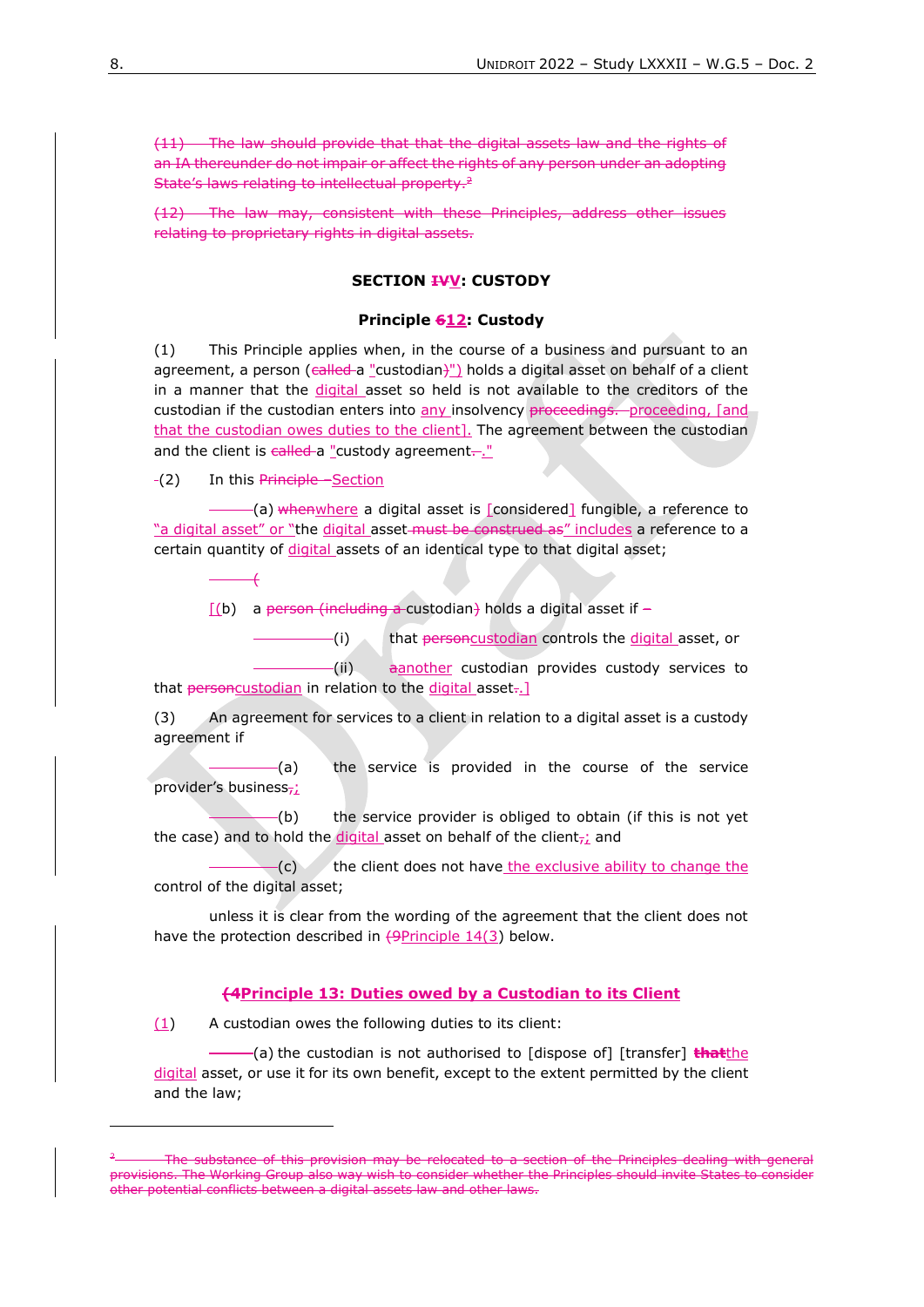(b) the custodian is obliged to comply with any instructions given by the client to [dispose of] [transfer] thatthe digital asset-on the client's instructions; and

(c) the custodian owes duties to the client in relation to the safekeeping ofthatthe digital asset or of a pool of such digital assets which includes it.

(52) Unless disallowed prohibited by a provision in the custody agreement [or by law], a custodian may hold fungible digital assets of severaltwo or more of its clients in an undivided pool.

 $(63)$  The duties owed by a custodian to its client may include:

(a) the duty to maintain a record of the digital assets it holds for each client;

(b) the duty at all times to securely and effectively hold digital assets in accordance with the records it maintains for its clients;

(c) the duty to acquire digital assets promptly if this is necessary to satisfy the duty under (b);

(d) the duty to keep digital assets held for the account of clients separate from assets held for its own account;

(e) subject to any right granted to the custodian or to another person, the duty to pass all the benefits **issuing**arising from a digital asset to the client for whom it holds that asset.

#### **(7Principle 14: Other Aspects of Custodianship**

 $(1)$  The relationship between the custodian and the client may exist notwithstandingthat a third person has rightsany right against the client in relation to the digital asset.

 $(82)$  A digital asset held by a custodian for a client

(a) may be subject to a security right granted to that custodian by the client;

(b) may be subject to a security right in favour of that custodian arising by operation of law.

(9) If a custodian enters insolvency proceedings, a digital asset that it holds for the account of a client does not form part of that custodian's assets for distribution to its creditors.

#### (10) When**Principle 15: Sub-Custody**

(1) Where authorised by a client or by law, a custodian may hold a digital asset for that client through another custodian (a "sub-custodian)") if the sub-custodian is bound by the duties statedset out in  $(4)$  [and  $(6)$ ]Principle 13 above.

 $(11)$  When2) Where a custodian holds a digital asset for a client through another custodian:

(a) If the sub-custodian enters into any insolvency proceedingsproceeding, the custodian must seek to obtain control of the digital asset from the insolvency administrator of the insolvency;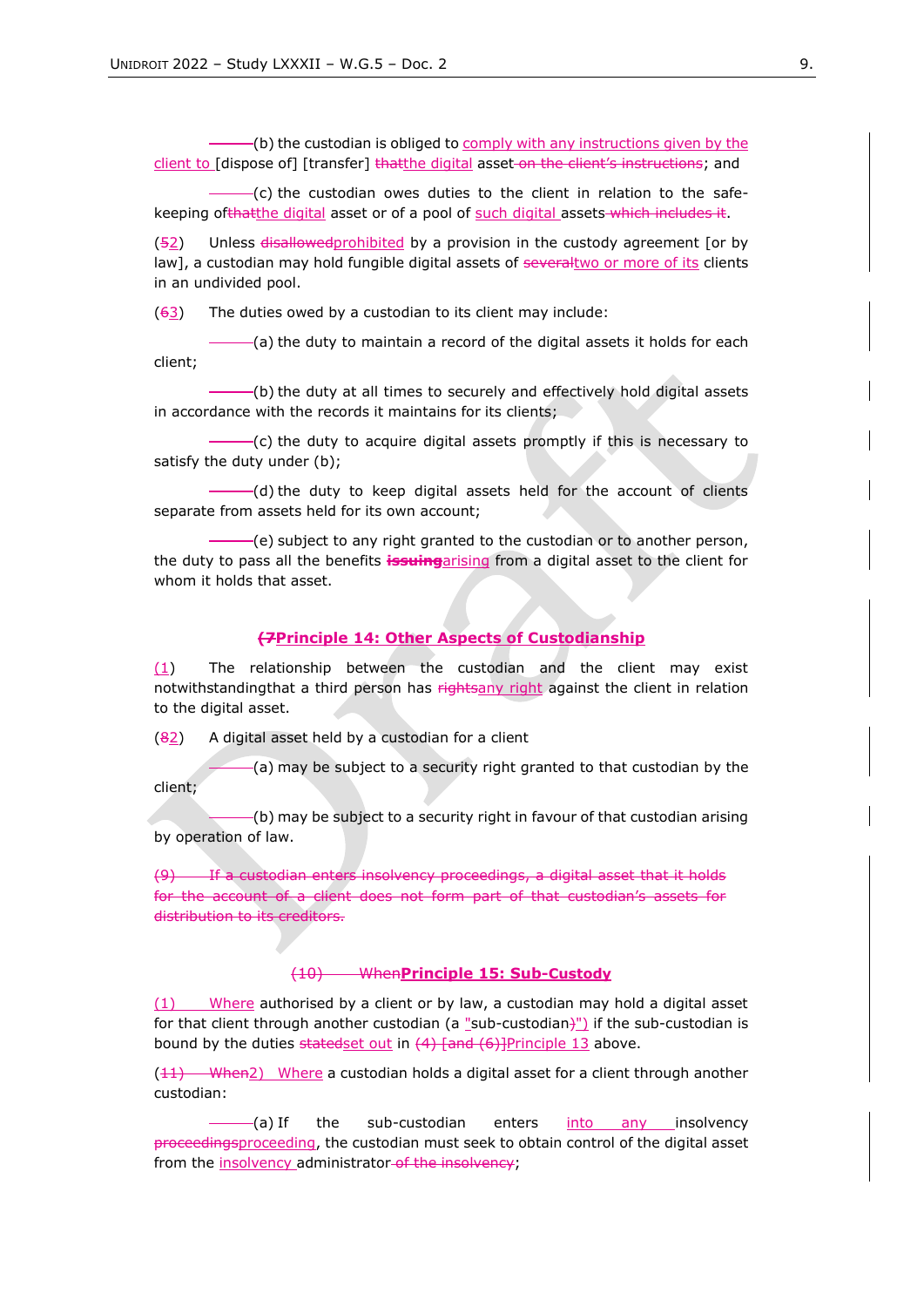(b) If the custodian enters into any insolvency proceedingsproceeding, the rights it has against the sub-custodian in respect of the digital assets held as custodian for its clients do not form part of the custodian's assets for distribution to its creditors.

#### **SECTION V: SECURITYVI: COLLATERAL TRANSACTIONS**

**Principle 7: Security16: Collateral Transactions: General**

(1) Secured transaction law applies to digital assets

The law should establish simple and sound rules in relation to collateral transactions involving digital assets

 $\left(2\right)$  Digital assets are eligible to be collateralthe subject of security rights.

(a) The secured transactions law should make it possible to use any digital assets as collateral.

 $\left(\frac{b(a)}{a}\right)$  References in secured transactions laws to movable assets, personal property or any similar notion should be understood to include digital assets..]

(3) Distinct2) The law should provide distinct rules for different categories of digital assets apply to some aspects ofin relation to creation of a security right and effectiveness against third parties

(a) The law should provide for one or more types of for digital assets where their individual features and characteristics are such that the application of specific rules, distinct from those applying to intangible assets generally, would be necessary. If the functions and features of various digital assets are substantially the same, a single type may suffice.

 $(b(3))$  Separation of digital assets from the general category of intangible assets would enable the State to consider specific approaches, such as third-party effectiveness by control.

(4) Security rights may be If a digital asset is linked to another asset, the legal effect on that other asset of the creation of a security right in that digital asset is a matter for the law and is not covered in these principles.

(5) If a digital asset is linked to another asset, the legal effect on that other asset of a security right in that digital asset being made effective against third parties  $b\dot{v}$ control is a matter for the law and is not covered in these principles.

## **(a)Principle 17: Control as a Method of Achieving Third Party Effectiveness**

(1) The law should recognizeprovide for control as a mechanism to achieve thirdparty effectiveness of a security right in a digital asset.

 $\frac{f(b)(2)}{2}$  The requirements to achieve third-party effectiveness of a security right by control should reflect-may be:

(i) those set out in Principle  $X - 6$  (1)(a)(i) and (iii) ("positive control") or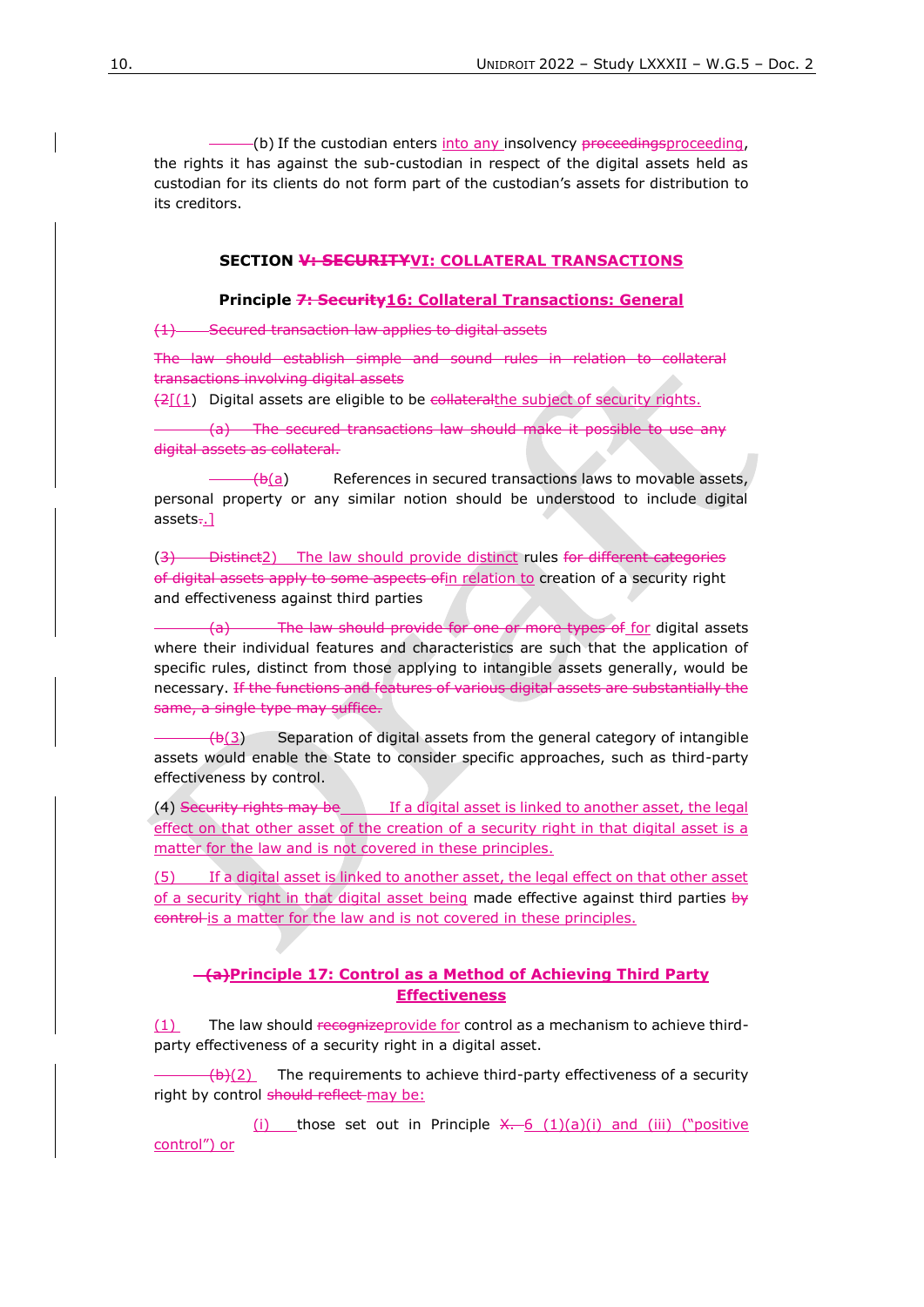$\overline{(e)}$ (ii) that set out in Principle 6 (1)(a)(ii) ("negative

# control") or

(iii) those set out in Principle  $6(1)(a)(i)$ , (ii) and (iii) ("negative and positive control").

(3) It is sufficient to satisfy the requirement of control if

(a) a custodian holds a digital asset on behalf of the secured creditor or

(b) a custodian is itself the secured creditor.

 $(4)$  The law should specify which (if any) of its existing special rules govern the third-party effectiveness of security rights in digital assets**.** .]

# **(5) Principle 18: Priority of security rightsSecurity Rights in digital assets made effective against third parties by controlDigital Assets**

 $\frac{1}{2}$  (1) [The law should provide that where] [W][w]here a security right in a digital asset has obtainedbeen made effective against third-party effectiveness parties by through control, the security right should have priority over a security right in the digital asset of a person whothat does not have control.

 $(b)$  (2) Where more than one security right in the same digital asset has been made effective against third parties by control, priority should be based on the temporal order of obtaining control.

# **(6) Principle 19: Effective Enforcement of Security Rights in Digital Assets**

 $\frac{1}{a}(1)$  The law should allow secured creditors to enforce their security rights in digital assets in a simple and quick manner. To that end, the law should not impose undue formalities or requirements that would make the enforcement process cumbersome.

 $-(b(2))$  The interests of third parties, particularly custodians should be protected.

 $\frac{f \cdot f}{f}$  Given the nature of digital assets, the law should recognize that enforcement actions may be taken automatically and that some requirements for enforcement, such as to provide a notification of disposal, should not apply.

(7) Insolvency law should recognize the third-party effectiveness and priority of security rights established prior to the opening of insolvency proceedings

# **SECTION VI: PRIVATE INTERNATIONAL LAW**

#### **Principle 8: Private International Law**

(1) Concerning the law governing acquisition and disposition (including collateralisation) of digital assets amongst adherents to the relevant digital-asset platform.

(a) This law can be chosen by participants.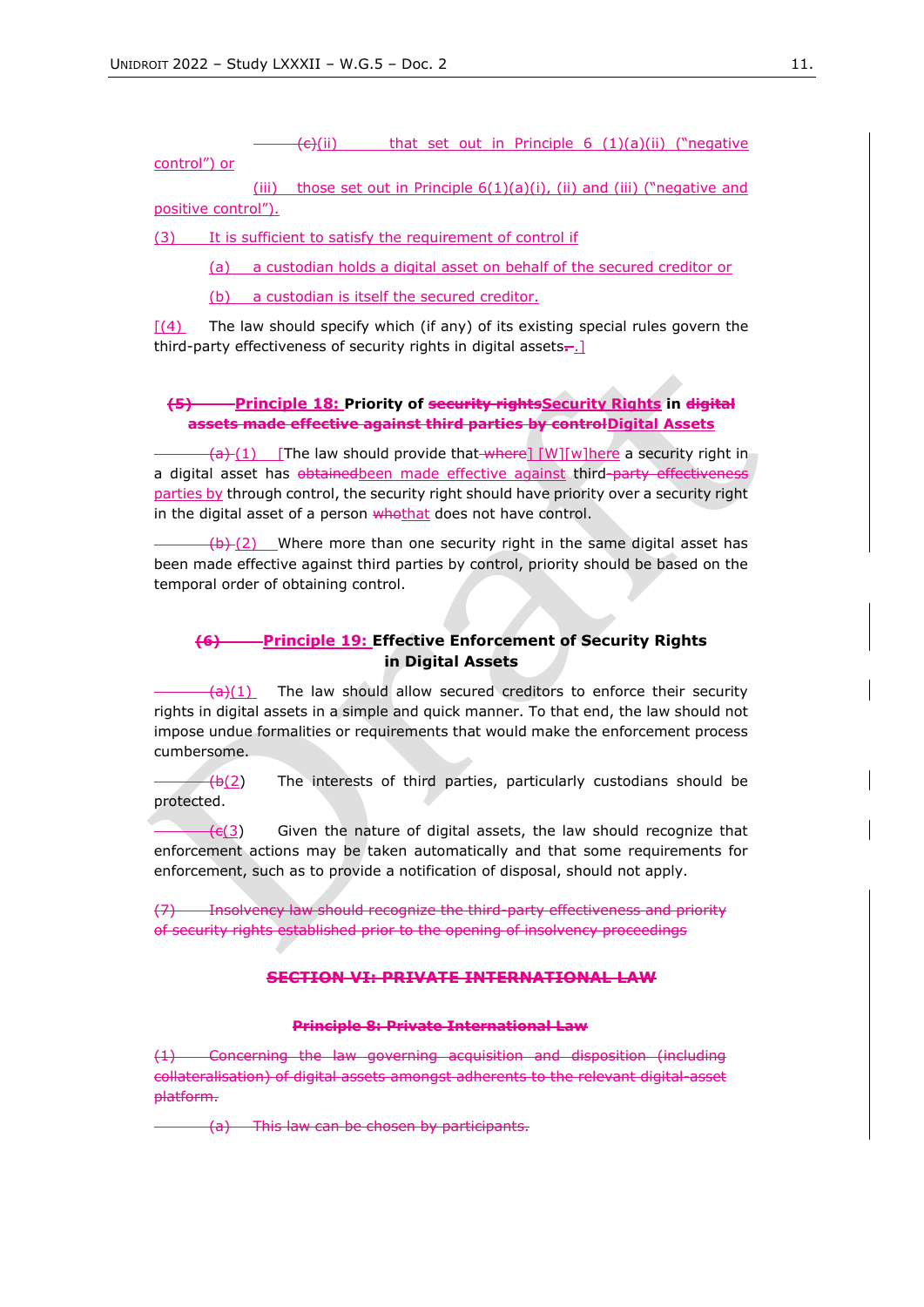(i) If there is no explicit choice, it is possible to revert to principles of interpretation and implicit choice. This may be particularly likely in a scenario where there are no contractual 'by laws' to the platform code.

(ii) If this does not yield a result, fallback rules (such as law of the transferor, law of the transferee, etc) can determine the applicable law.

(b) It is irrelevant that participants may not intend to have their transactions governed by any law at all and prefer relying on the code alone. If it comes to proceedings the court can always determine the applicable law in any case. Whether decisions would be enforceable, in practice (relevant in particular where assets are held and transferred within an un-permissioned global network), is a different question.

(2) Concerning the different laws that can be relevant in an insolvency scenario:

(a) General principle: the law of the jurisdiction of the territory in which the insolvent is located (COMI and similar criteria; residence and similar criteria) applies to the proceedings.

(b) Tensions arise where applicable insolvency law is not the same law as the law (code?) applicable to acquisitions and dispositions on the platform. In this scenario, there is a general risk that a given transaction is regarded as final under the law (code?) applicable to acquisition and disposition (see above, A.), while the transaction, following the rules of the applicable insolvency law of the forum, could be avoided and the relevant asset would be subject to a claw-back (disregarding here any difficulties of enforcement).

(i) Without clear understanding (principle? Rule?) determining whether one or the other prevails, there will be no legal certainty regarding this issue.

(ii) A rule favouring the law of the insolvency and its avoidance powers may disrupt the integrity of the functioning of the digital asset platform, especially if there were participants located in different jurisdictions. Certainty of acquisition on the basis of the platforms code and rules, if any, would not be guaranteed if a claw back was possible (again, the de facto difficulty of enforcing such a claw back is disregarded here).

(iii) A rule favouring the law/code applicable to acquisitions and dispositions on that platform leaves the internal functioning of the platform intact. However, it may hollow out insolvency principles of the law of the forum of any insolvency of a participant, and lead, as a consequence, to unequal treatment of creditors.

(iv) This conflict could be removed or softened by

aligning the rules of acquisition and disposition within the digital asset platform with those principles underlying avoidance, i.e. making avoidance and claw back possible (that is a substantive question, not private international law).

 $\overline{2}$ .

<sup>(3)</sup> Concerning the situation of non-native assets, where the asset has two representations, one as digital asset on the platform, and one as tangible or intangible asset outside that platform, underlying the digital asset.